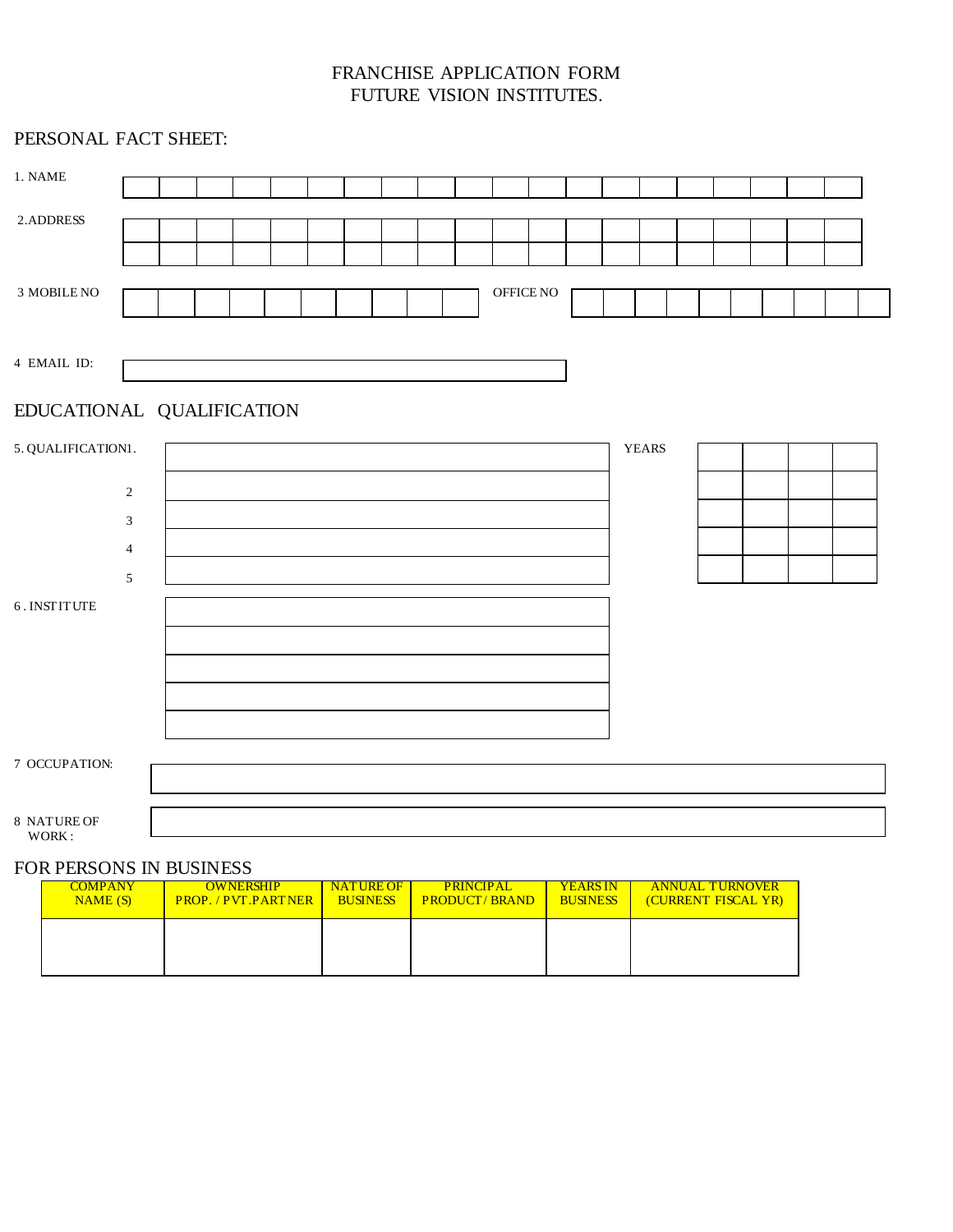### FOR PERSONS IN SERVICE

| <b>NAME OF CURRENT EMPLOYER</b> | <b>DESIGNATION</b> | <b>JOB PROFILE</b> |
|---------------------------------|--------------------|--------------------|
|                                 |                    |                    |
|                                 |                    |                    |
|                                 |                    |                    |
|                                 |                    |                    |
|                                 |                    |                    |
|                                 |                    |                    |
|                                 |                    |                    |
|                                 |                    |                    |
|                                 |                    |                    |

#### PREVIOUS WORK EXPERIENCE

| <b>PERIOD</b> | <b>ORGANIZATION</b> | <b>DESIGNATION</b> | <b>RESPONSIBILITIES</b> |
|---------------|---------------------|--------------------|-------------------------|
|               |                     |                    |                         |
|               |                     |                    |                         |
|               |                     |                    |                         |
|               |                     |                    |                         |
|               |                     |                    |                         |
|               |                     |                    |                         |
|               |                     |                    |                         |
|               |                     |                    |                         |

# **FOR PERSON ALREADY RUNNING A COMPUTER CENTER (IF ANY)**

| <b>NAME OF THE CENTER</b> | <b>RUNNIN</b><br><b>G SINCE</b> | <b>CURRENT</b><br><b>STUDENT</b><br><b>STRENGTH</b> | <b>COURSE OFFERED</b> | <b>CURRENT LAB</b><br><b>INFRASTRUCTURE</b> | <b>ANNUAL TURNOVER</b><br><b>CURRENT FISCAL</b><br><b>YEAR</b> ) |
|---------------------------|---------------------------------|-----------------------------------------------------|-----------------------|---------------------------------------------|------------------------------------------------------------------|
|                           |                                 |                                                     |                       |                                             |                                                                  |

| <b>COMPUTER CONFIGURATION</b>                     | <b>NO OF MACHINES</b> |
|---------------------------------------------------|-----------------------|
| <b>PROCESSOR RAM HARDDISK</b><br><b>CD ROMEDD</b> |                       |

EMPLOYEE

| <b>STAFF</b>                       | <b>NUMBER</b> |
|------------------------------------|---------------|
| CENTER MANAGER ACADEMIC COUNSELLOR |               |
| <b>SENIOR FACULTY</b>              |               |
| <b>JUNIOR FACULTY</b>              |               |
| <b>LAB IN CHARGE</b>               |               |
| <b>BUSINESS EXECUTIVE</b>          |               |
| <b>OFFICE BOY</b>                  |               |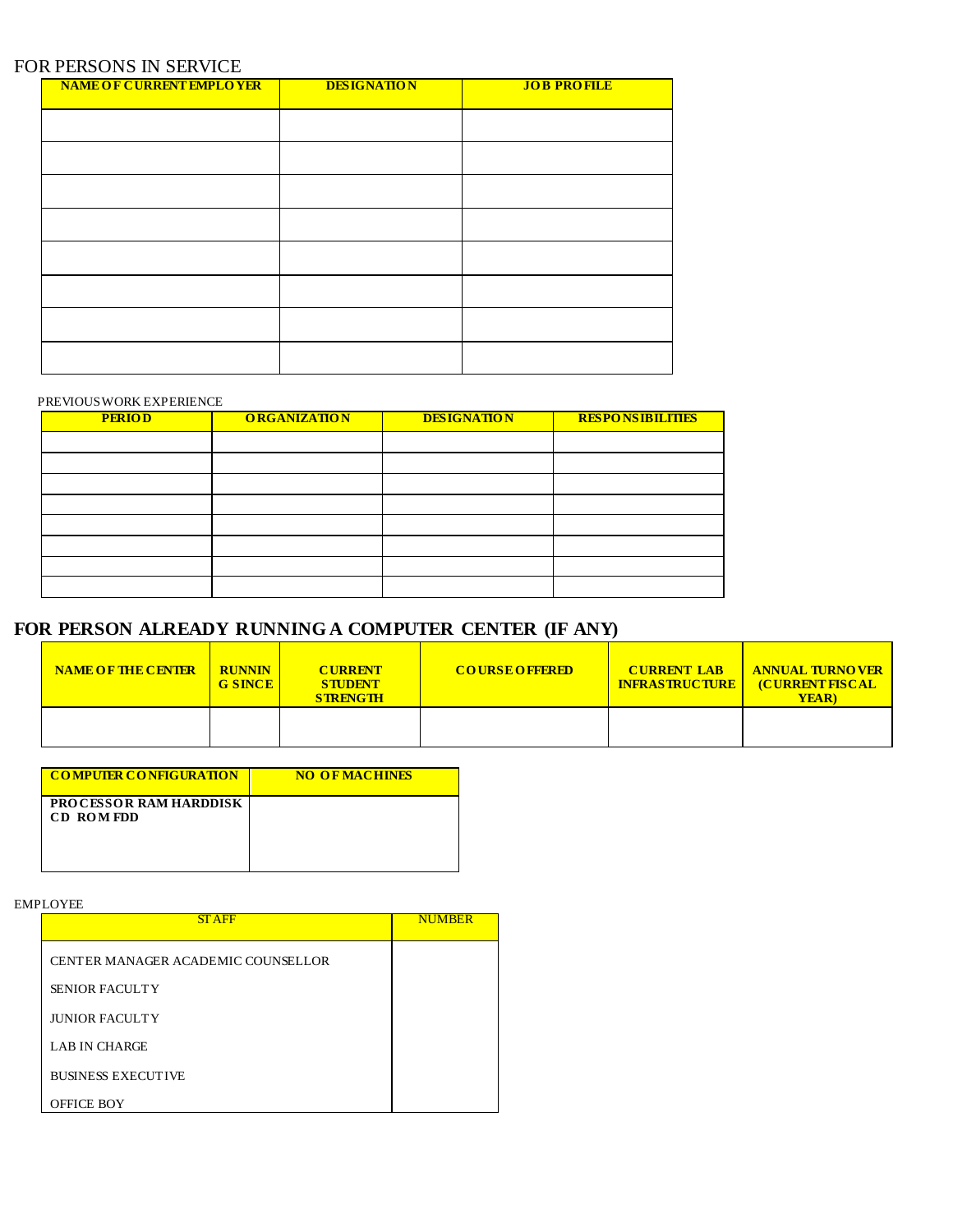# **FRANCHISE DETAILS**

| <b>INTERESTED CITY FOR</b> | <b>PROPOSED LOCATION</b>   AREA (IN SQ. FT) | <b>AREA ON HIRE</b> | <b>PROP. / PARTNERSHIP / PVT. LTD.</b>           |
|----------------------------|---------------------------------------------|---------------------|--------------------------------------------------|
| <b>FRANCHISE</b>           |                                             | / LEASE / O WN      | (ATTACH SEPARATE SHEETS CLEARLY GIVING DETAILS:) |
|                            |                                             |                     |                                                  |
|                            |                                             |                     |                                                  |
|                            |                                             |                     |                                                  |
|                            |                                             |                     |                                                  |
|                            |                                             |                     |                                                  |
|                            |                                             |                     |                                                  |
|                            |                                             |                     |                                                  |
|                            |                                             |                     |                                                  |
|                            |                                             |                     |                                                  |

## **PARTNER'S**

| 1. NAME     |  |  |  |  |  |           |  |  |  |  |  |
|-------------|--|--|--|--|--|-----------|--|--|--|--|--|
|             |  |  |  |  |  |           |  |  |  |  |  |
|             |  |  |  |  |  |           |  |  |  |  |  |
|             |  |  |  |  |  |           |  |  |  |  |  |
| 2.ADDRESS   |  |  |  |  |  |           |  |  |  |  |  |
|             |  |  |  |  |  |           |  |  |  |  |  |
|             |  |  |  |  |  |           |  |  |  |  |  |
|             |  |  |  |  |  |           |  |  |  |  |  |
|             |  |  |  |  |  |           |  |  |  |  |  |
| 3 MOBILE NO |  |  |  |  |  | OFFICE NO |  |  |  |  |  |
|             |  |  |  |  |  |           |  |  |  |  |  |
|             |  |  |  |  |  |           |  |  |  |  |  |
|             |  |  |  |  |  |           |  |  |  |  |  |

4 EMAIL ID:

### EDUCATIONAL QUALIFICATION



6 . INSTITUTE



#### 8 INVESTMENT PLANS

| <b>PROPOSED FINANCIAL COMMITMENT</b> | <b>MODE OF AVAILING FINANCE</b> |
|--------------------------------------|---------------------------------|
|                                      |                                 |
|                                      |                                 |